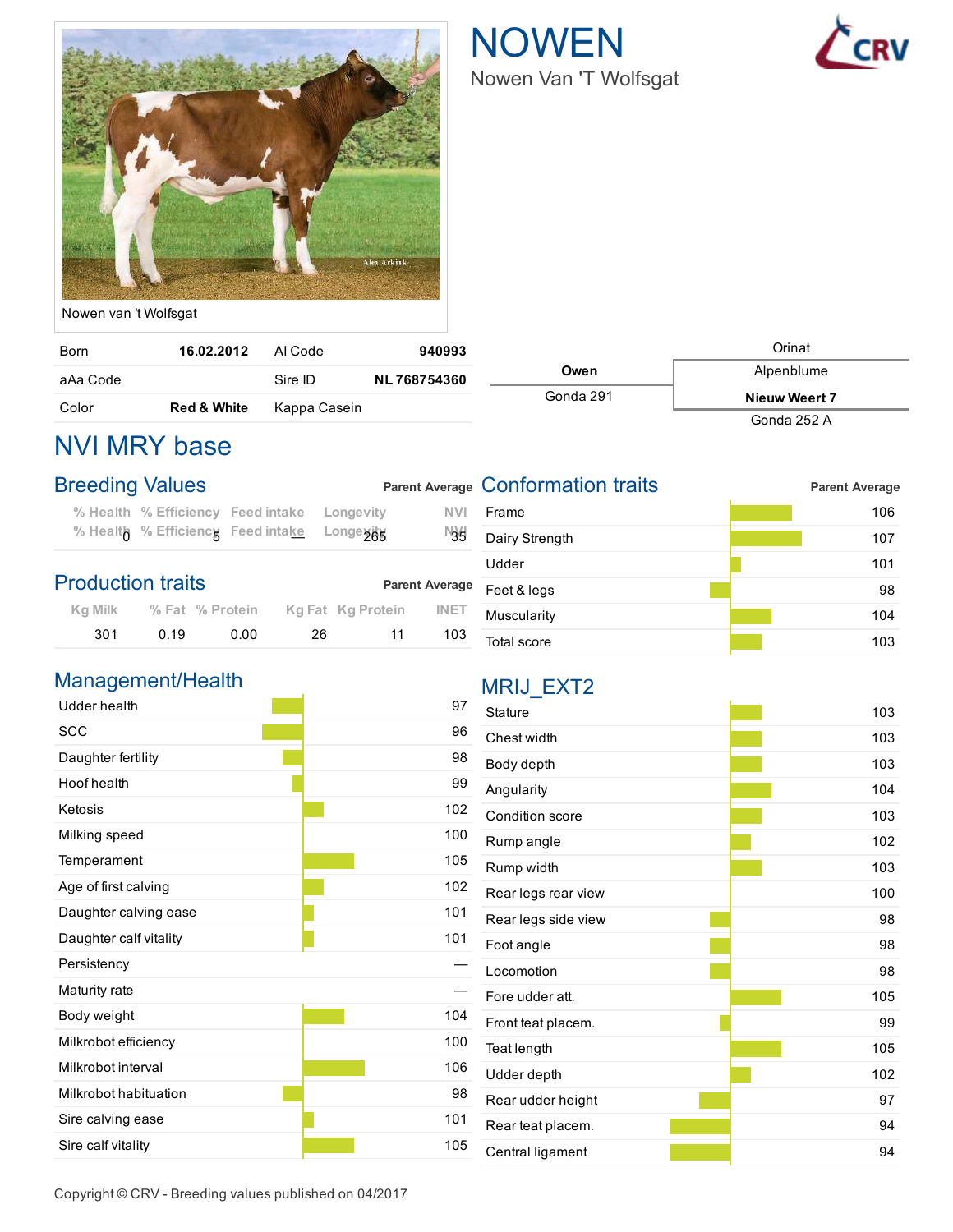





Houdini

**Bloodline** 

**Allrounder** 

Houdini

| <b>Born</b> | 12.12.2013       | Al Code      | 780174        |
|-------------|------------------|--------------|---------------|
| aAa Code    | $435261$ Sire ID |              | DE 0948779353 |
| Color       | <b>Red/white</b> | Kappa Casein | AВ            |



### Fleckvieh base

#### Indexes

|     |     |     |     |      | GZW Rel% Lgv Fitness Beef % Health % Eff |                |
|-----|-----|-----|-----|------|------------------------------------------|----------------|
| 124 | 70. | 113 | 112 | - 99 |                                          | $\overline{7}$ |

#### Production traits

|     | % Fat % Protein Kg Fat Kg Protein Milchwert |     |       |      | Kg Milk |
|-----|---------------------------------------------|-----|-------|------|---------|
| 122 | 25                                          | 36. | -0.01 | 0.06 | 764     |

#### Management/Health

| Udder healh           | 103 |
|-----------------------|-----|
| Somatic cell score    | 104 |
| Daughter fertility    | 103 |
| Milking speed         | 99  |
| Daughter calving ease | 98  |
| Persistency           | 111 |
| Sire calving ease     | 122 |
| Vitality index        | 112 |

#### Conformation traits

reliability: 73%

| Frame                 | 101 |  |
|-----------------------|-----|--|
| Udder                 | 114 |  |
| Feet & Legs           | 110 |  |
| Muscularity           | 109 |  |
|                       |     |  |
| <b>Stature</b>        | 100 |  |
| Body length           | 101 |  |
| Body depth            | 108 |  |
| Rump angle            | 98  |  |
| Rump width            | 99  |  |
| Rear legs side view   | 89  |  |
| Hock quality          | 89  |  |
| Pasterns              | 113 |  |
| Hoof height           | 115 |  |
| Fore udder length     | 109 |  |
| Rear udder length     | 117 |  |
| Fore udder attachment | 114 |  |
| Front teat placement  | 102 |  |
| Teat length           | 108 |  |
| <b>Teat thickness</b> | 116 |  |
| Udder depth           | 103 |  |
| Rear teat placement   | 108 |  |
| Central ligament      | 110 |  |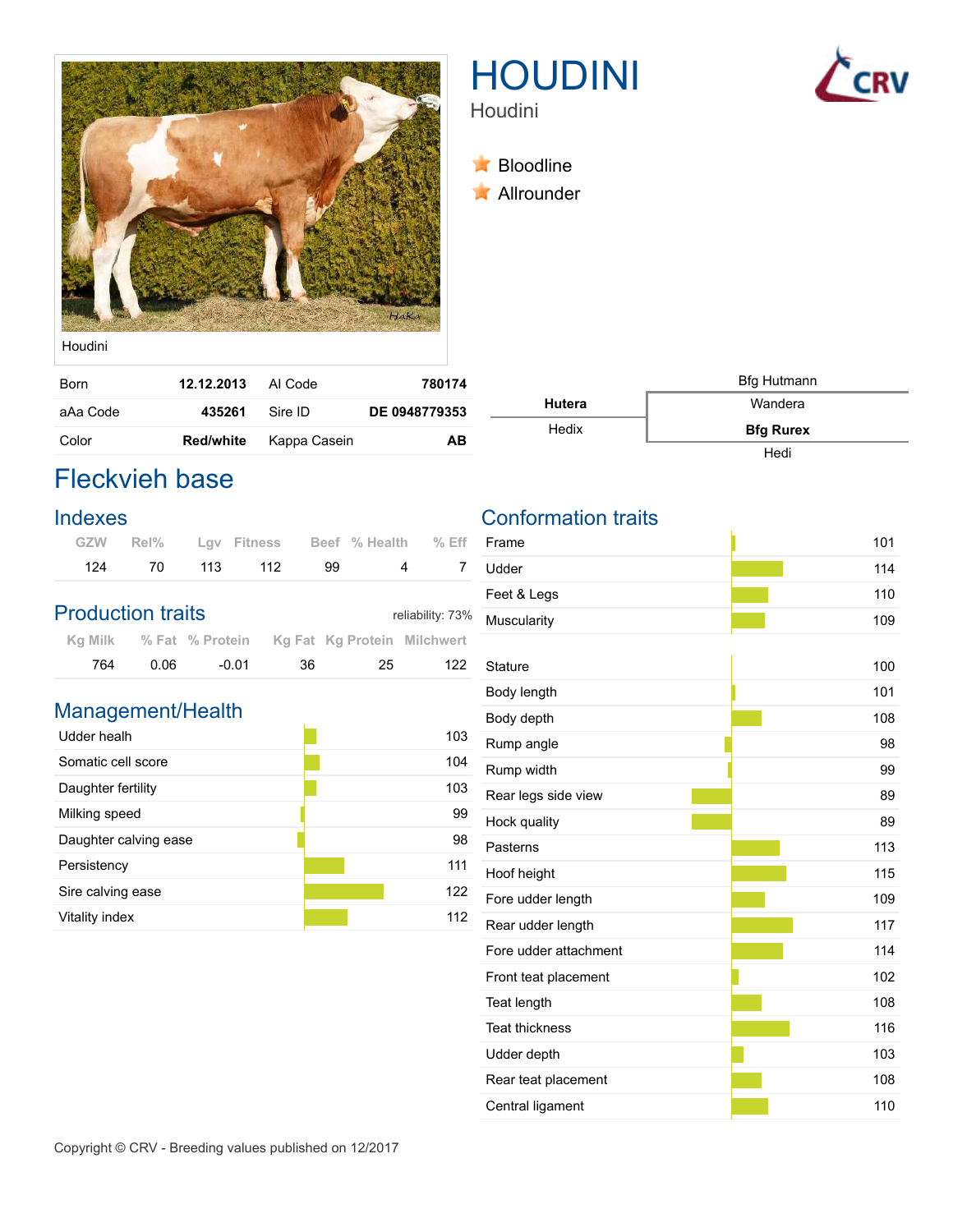

# MONTY P



Bfg Manitoba

Rilka

Monty

**A** Polled **Fitness** 

Monty Pp

| Born     | 06.01.2014 Al Code |              |               |
|----------|--------------------|--------------|---------------|
| aAa Code | $543612$ Sire ID   |              | DE 0949097216 |
| Color    | <b>Red/white</b>   | Kappa Casein | AВ            |

## Fleckvieh base

#### Indexes

|     |     |     |     |     | GZW Rel% Lgv Fitness Beef % Health % Eff |     |
|-----|-----|-----|-----|-----|------------------------------------------|-----|
| 121 | 68. | 119 | 116 | 98. |                                          | - 9 |

#### Production traits

|     | % Fat % Protein Kg Fat Kg Protein Milchwert |    |       |       | Kg Milk |
|-----|---------------------------------------------|----|-------|-------|---------|
| 116 | 20                                          | 25 | -0.08 | -0.06 | 749.    |

#### Management/Health

| Udder healh           | 105 |
|-----------------------|-----|
| Somatic cell score    | 105 |
| Daughter fertility    | 115 |
| Milking speed         | 94  |
| Daughter calving ease | 104 |
| Persistency           | 109 |
| Sire calving ease     | 122 |
| Vitality index        | 95  |

#### Conformation traits

reliability: 72%

| Frame                 | 94  |
|-----------------------|-----|
| Udder                 | 104 |
| Feet & Legs           | 107 |
| Muscularity           | 96  |
|                       |     |
| <b>Stature</b>        | 96  |
| Body length           | 94  |
| Body depth            | 86  |
| Rump angle            | 106 |
| Rump width            | 89  |
| Rear legs side view   | 103 |
| Hock quality          | 109 |
| Pasterns              | 99  |
| Hoof height           | 100 |
| Fore udder length     | 107 |
| Rear udder length     | 106 |
| Fore udder attachment | 105 |
| Front teat placement  | 100 |
| Teat length           | 95  |
| <b>Teat thickness</b> | 100 |
| Udder depth           | 98  |
| Rear teat placement   | 104 |
| Central ligament      | 107 |

Mungo P Otti Risa **Democratic Vanstein**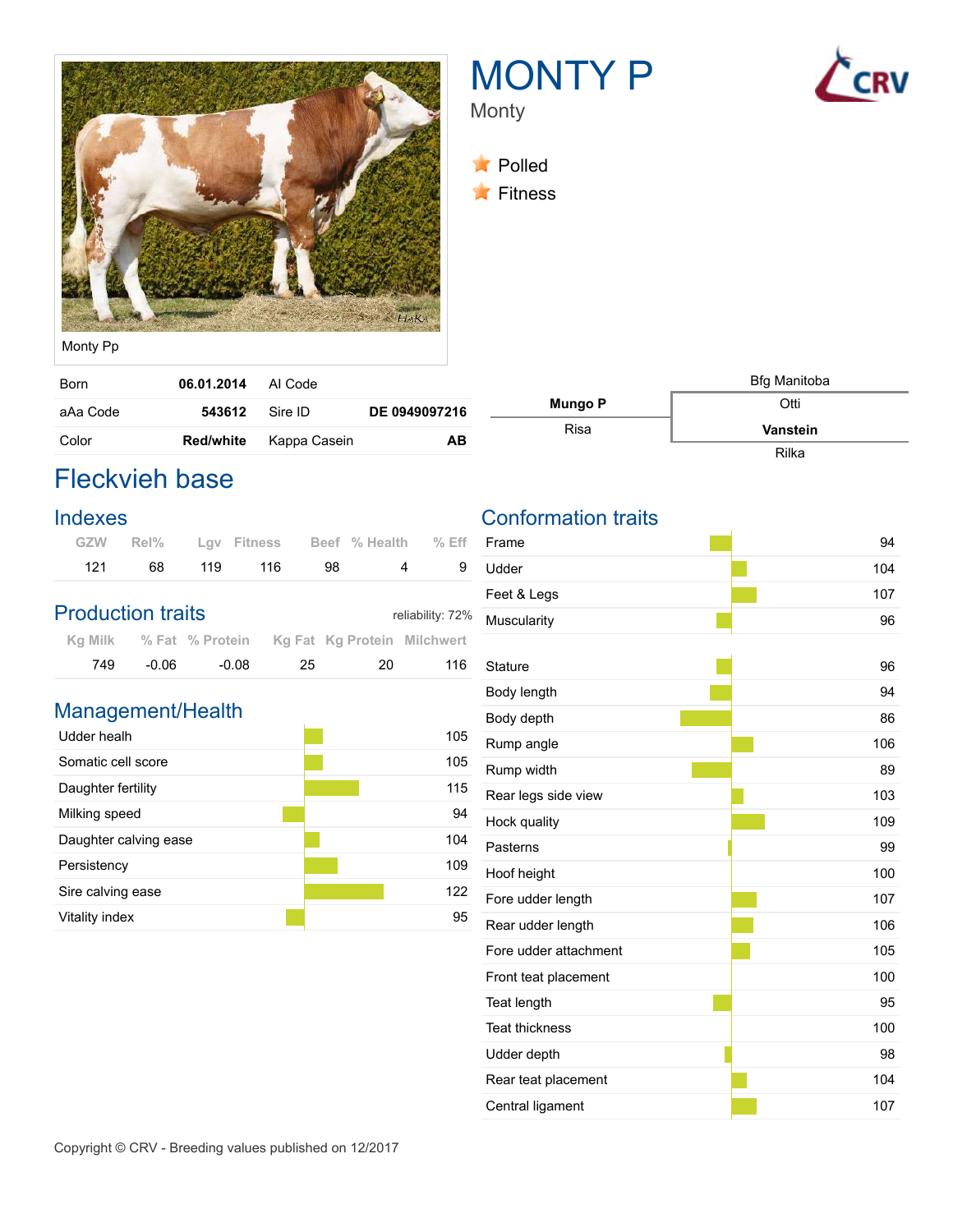

# WATZMANN



Watzmann

**Milkindex** 

**Fitness** 

Watzmann

| <b>Born</b> | 27.05.2013 Al Code |                               |               |
|-------------|--------------------|-------------------------------|---------------|
| aAa Code    | $435261$ Sire ID   |                               | DE 0666439361 |
| Color       |                    | <b>Red/white</b> Kappa Casein | АΑ            |

## Fleckvieh base

#### Indexes

|     |         |        | GZW Rel% Lqv Fitness Beef % Health % Eff |     |
|-----|---------|--------|------------------------------------------|-----|
| 120 | 73  106 | 98 109 | $-3$                                     | 6 R |

|         | <b>Production traits</b> |                                             |    | 6 dtrs, 4 herds, reliability: 74% |     |  |
|---------|--------------------------|---------------------------------------------|----|-----------------------------------|-----|--|
| Ka Milk |                          | % Fat % Protein Kg Fat Kg Protein Milchwert |    |                                   |     |  |
| 795     | 0.01                     | $-0.02$                                     | 34 | 26.                               | 121 |  |

#### Management/Health

| Udder healh           | 88  |
|-----------------------|-----|
| Somatic cell score    | 86  |
| Daughter fertility    | 96  |
| Milking speed         | 111 |
| Daughter calving ease | 106 |
| Persistency           | 103 |
| Sire calving ease     | 105 |
| Vitality index        | 95  |

#### Conformation traits

| Frame                 | 102 |
|-----------------------|-----|
| Udder                 | 108 |
| Feet & Legs           | 113 |
| Muscularity           | 102 |
| <b>Stature</b>        | 101 |
|                       |     |
| Body length           | 111 |
| Body depth            | 97  |
| Rump angle            | 95  |
| Rump width            | 103 |
| Rear legs side view   | 97  |
| Hock quality          | 114 |
| Pasterns              | 97  |
| Hoof height           | 102 |
| Fore udder length     | 106 |
| Rear udder length     | 122 |
| Fore udder attachment | 117 |
| Front teat placement  | 103 |
| Teat length           | 97  |
| <b>Teat thickness</b> | 93  |
| Udder depth           | 97  |
| Rear teat placement   | 105 |
| Central ligament      | 92  |

|            | <b>Bfg Waldbrand</b> |
|------------|----------------------|
| Washington | Eluisa 1201          |
| Latina 481 | Wal                  |
|            | Laboum 342           |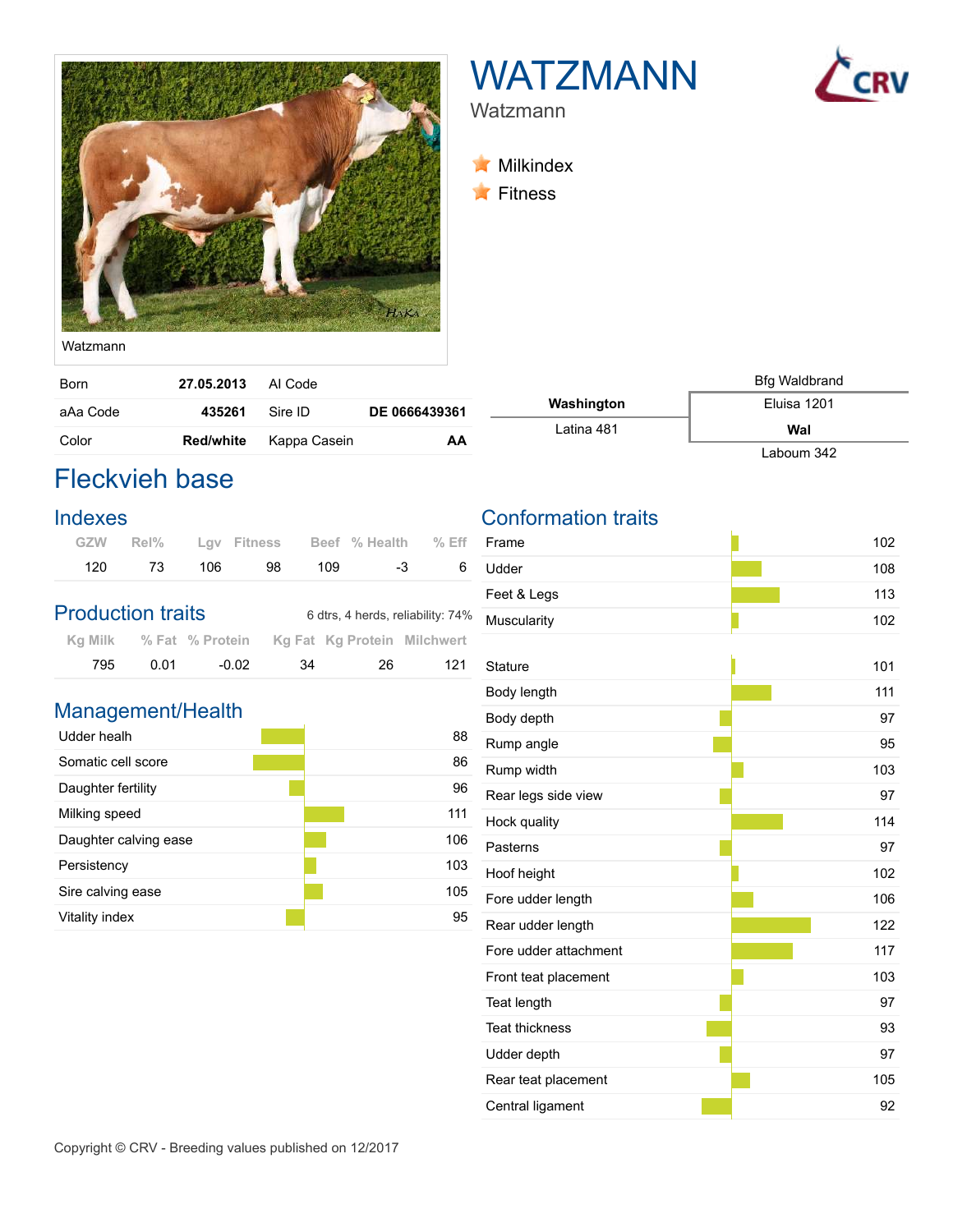# **MONTBELIARDE** Available from Accelerated Genetics | August 2016



# 014M000001 **MARVIN**

Pine-Tree Urbaniste Marvin-ET Urbaniste-Et x Valfin JB x Sir

Born:4/10/2015 Reg:MOUSA000074024921 Pine-Tree Dairy, Marshallville, OH Beta-casein: A2A2 Kappa-casein: BB

| Sire: | URBAN IS TE-ET              |
|-------|-----------------------------|
| Dam:  | Walmark Valfin Maryalyx-Red |
| MGS:  | Valfin JB                   |
| MGD:  | Walmark Sir Marcy-Red       |

| <b>PRODUCTION &amp; HEALTH TRAITS</b> |         |          |  |
|---------------------------------------|---------|----------|--|
| Milk                                  | $+1516$ |          |  |
| Fat                                   | $+47$   | $+0.25%$ |  |
| Protein                               | $+28$   | $+0.12%$ |  |
| 이                                     | $+2.76$ |          |  |
| SCS                                   | 0.29    |          |  |
| Fertility                             | $+1.85$ |          |  |



Pine-Tree Urbaniste Marvin-ET

# 014M000002 **MASTER**

Pine-Tree Triomphe Master-ET Triomphe x Valfin JB x Sir Born:9/8/2015 Reg:MOUSA000074025021

Pine-Tree Dairy, Marshallville, OH

Beta-casein: A1A2 Kappa-casein: AB

| Triomphe                    |
|-----------------------------|
| Walmark Valfin Maryalyx-Red |
| Valfin JB                   |
| Walmark Sir Marcy-Red       |
|                             |

| <b>PRODUCTION &amp; HEALTH TRAITS</b> |         |          |  |
|---------------------------------------|---------|----------|--|
| Milk                                  | $+1217$ |          |  |
| Fat                                   | $+34$   | $+0.25%$ |  |
| Protein                               | $+25$   | $+0.13%$ |  |
| PL                                    | $+0.12$ |          |  |
| SCS                                   | 0.24    |          |  |
| Fertility                             | $+1.63$ |          |  |



800-451-9275 | INFO@ACCELGEN.COM | WWW.ACCELGEN.COM

Source: CDCR/Neogen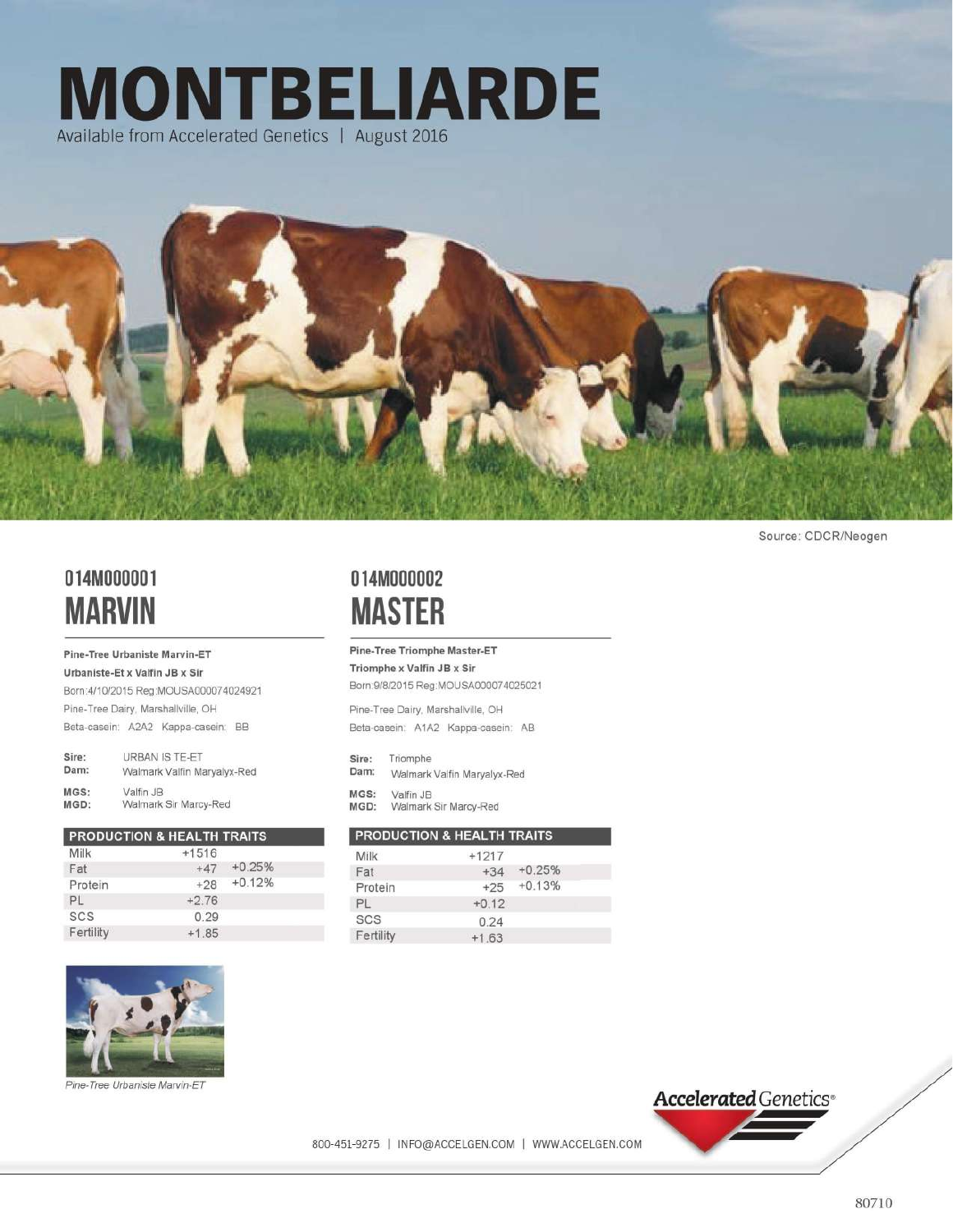# **TAURINDICUS SF68 PENKALIS**



**PENKALIS** has a bloodline made up of 68% Sahiwal x 32% Friesian genetics

He is categorised as a Taurindicus-68 (T68) sire and has been bred from a production tested T40 cow. He is a sire to be used over purebred Friesian or Jersey cows to breed a first generation tropical heifer of 34% Sahiwal x 66% Friesian or Jersey genetics. Alternatively he can be used in rotational crossbreeding to infuse sahiwal genetics back into highly upgraded (<90% Taurus cross) cows to increase tropical resistance traits.



www.crv4all.co.nz | Peter van Elzakker (peter.van.elzakker@crv4all.com)

**BETTER COWS** | **BETTER LIFE**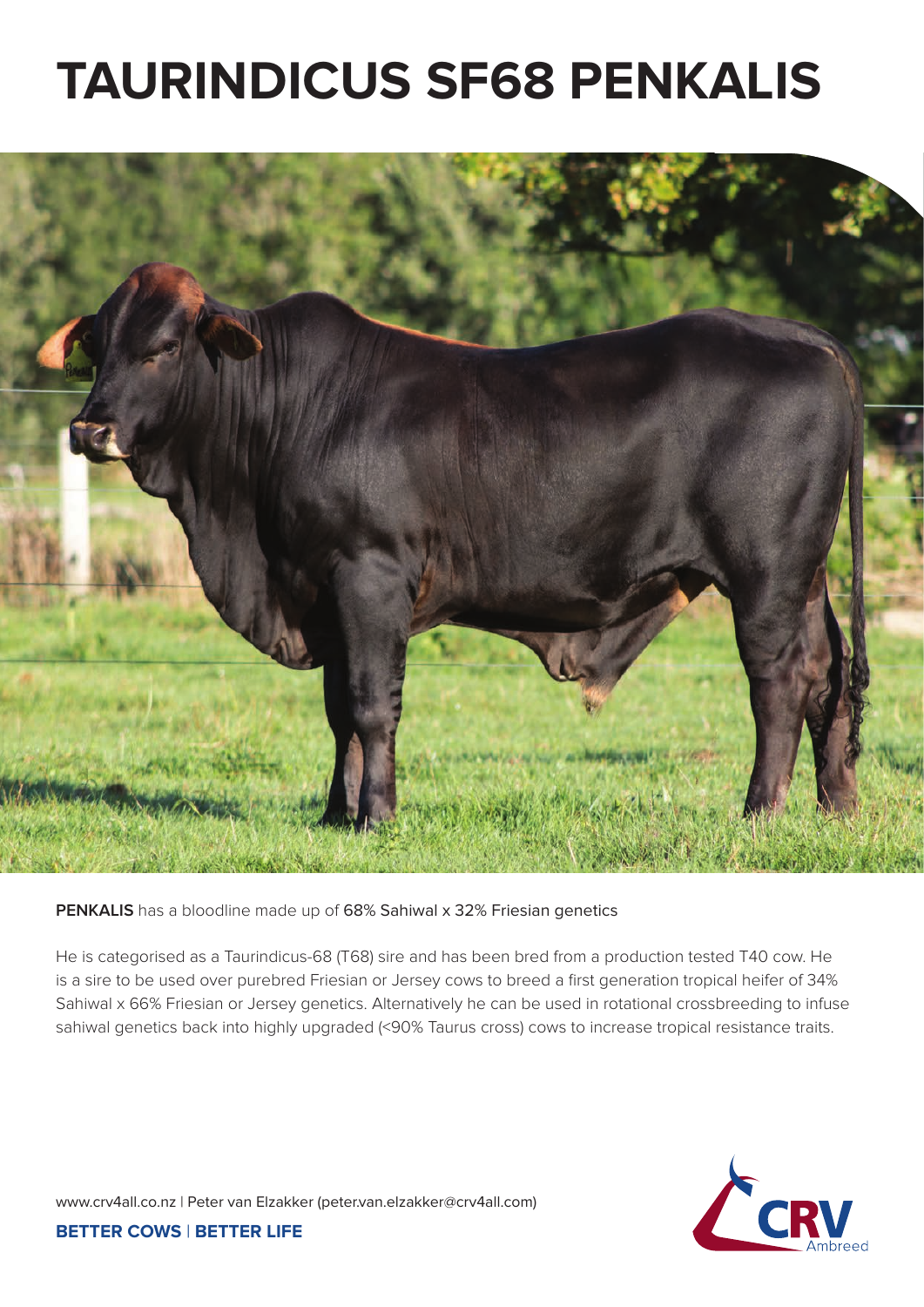| WF W11F5<br>2/09/2013<br>MALE<br>26/9<br>-97/25<br>$-1/29$<br>$-4/29$<br>70/31<br><b>Taurindicus</b> Export<br>TAURINDICUS SF68 PENKALIS<br>Birth Ident: FWTM-13-15 515557<br>New Zealand<br>Liveweight BV (kg):<br>Genomic Indicator:<br>Protein BV (kg):<br>Date of Birth:<br>Fat BV (kg):<br>Milk BV (ltr):<br>BW (\$):<br>Breed:<br>Sex: | BW: 46/11<br>Herd Averages as at<br>BREEDEX COMANCHE PUKEITIHAU<br>(68062)<br>Ancestry: 40%<br>4.6<br>3.6<br>$-15/75$<br>$-4.0/48$<br>-213/60<br>-176/66<br>$-11/74$<br>21/25<br>0.13/67<br>$-202/77$<br>No Lifetime Ident recorded<br>Total Longevity BV (days):<br>es and a series of the content of the content of the content of the content of the content of the content of the content of the content of the content of the content of the content of the content of the content of the cont<br>W W16<br>Liveweight BV (kg):<br>Genomic Indicator:<br>Somatic Cell BV:<br>Protein BV (kg):<br>Fertility BV (%):<br>Milk BV (ltr):<br>Fat BV (kg):<br>Protein %:<br>Breed:<br>BW (\$):<br>Fat %: | PW: 66/4<br>03/02/2015<br>S# D#                                                                                        | 2/21111<br>N065-890-392/1<br>3/02/2015<br>FWTM<br>DATE:<br>PTPT/HERDCODE:<br>LOCATION:                       |
|----------------------------------------------------------------------------------------------------------------------------------------------------------------------------------------------------------------------------------------------------------------------------------------------------------------------------------------------|--------------------------------------------------------------------------------------------------------------------------------------------------------------------------------------------------------------------------------------------------------------------------------------------------------------------------------------------------------------------------------------------------------------------------------------------------------------------------------------------------------------------------------------------------------------------------------------------------------------------------------------------------------------------------------------------------------|------------------------------------------------------------------------------------------------------------------------|--------------------------------------------------------------------------------------------------------------|
|                                                                                                                                                                                                                                                                                                                                              |                                                                                                                                                                                                                                                                                                                                                                                                                                                                                                                                                                                                                                                                                                        |                                                                                                                        |                                                                                                              |
|                                                                                                                                                                                                                                                                                                                                              |                                                                                                                                                                                                                                                                                                                                                                                                                                                                                                                                                                                                                                                                                                        |                                                                                                                        |                                                                                                              |
|                                                                                                                                                                                                                                                                                                                                              |                                                                                                                                                                                                                                                                                                                                                                                                                                                                                                                                                                                                                                                                                                        |                                                                                                                        |                                                                                                              |
|                                                                                                                                                                                                                                                                                                                                              |                                                                                                                                                                                                                                                                                                                                                                                                                                                                                                                                                                                                                                                                                                        |                                                                                                                        |                                                                                                              |
|                                                                                                                                                                                                                                                                                                                                              |                                                                                                                                                                                                                                                                                                                                                                                                                                                                                                                                                                                                                                                                                                        |                                                                                                                        |                                                                                                              |
|                                                                                                                                                                                                                                                                                                                                              |                                                                                                                                                                                                                                                                                                                                                                                                                                                                                                                                                                                                                                                                                                        |                                                                                                                        |                                                                                                              |
|                                                                                                                                                                                                                                                                                                                                              |                                                                                                                                                                                                                                                                                                                                                                                                                                                                                                                                                                                                                                                                                                        |                                                                                                                        |                                                                                                              |
|                                                                                                                                                                                                                                                                                                                                              |                                                                                                                                                                                                                                                                                                                                                                                                                                                                                                                                                                                                                                                                                                        |                                                                                                                        |                                                                                                              |
|                                                                                                                                                                                                                                                                                                                                              |                                                                                                                                                                                                                                                                                                                                                                                                                                                                                                                                                                                                                                                                                                        |                                                                                                                        |                                                                                                              |
|                                                                                                                                                                                                                                                                                                                                              |                                                                                                                                                                                                                                                                                                                                                                                                                                                                                                                                                                                                                                                                                                        |                                                                                                                        |                                                                                                              |
|                                                                                                                                                                                                                                                                                                                                              |                                                                                                                                                                                                                                                                                                                                                                                                                                                                                                                                                                                                                                                                                                        |                                                                                                                        |                                                                                                              |
|                                                                                                                                                                                                                                                                                                                                              |                                                                                                                                                                                                                                                                                                                                                                                                                                                                                                                                                                                                                                                                                                        |                                                                                                                        |                                                                                                              |
|                                                                                                                                                                                                                                                                                                                                              |                                                                                                                                                                                                                                                                                                                                                                                                                                                                                                                                                                                                                                                                                                        |                                                                                                                        |                                                                                                              |
|                                                                                                                                                                                                                                                                                                                                              |                                                                                                                                                                                                                                                                                                                                                                                                                                                                                                                                                                                                                                                                                                        |                                                                                                                        |                                                                                                              |
|                                                                                                                                                                                                                                                                                                                                              | DAM:                                                                                                                                                                                                                                                                                                                                                                                                                                                                                                                                                                                                                                                                                                   |                                                                                                                        |                                                                                                              |
|                                                                                                                                                                                                                                                                                                                                              | Birth Ident: HHQB-06-37                                                                                                                                                                                                                                                                                                                                                                                                                                                                                                                                                                                                                                                                                |                                                                                                                        | SADAN KINGSMEAD                                                                                              |
|                                                                                                                                                                                                                                                                                                                                              | PW (\$):<br>Breed: FW F10W6<br>Genomic Indicator:                                                                                                                                                                                                                                                                                                                                                                                                                                                                                                                                                                                                                                                      | Birth Ident: FWTM-99-5 (701149)<br>TAURINDICUS OLIVER<br>170/55                                                        | (666242)<br>No Lifetime Ident recorded                                                                       |
| $-2.7/17$<br>Fertility BV (%):                                                                                                                                                                                                                                                                                                               | $-18/35$                                                                                                                                                                                                                                                                                                                                                                                                                                                                                                                                                                                                                                                                                               | 5<br>V<br>WF W12F3<br>Breed:<br>32/10                                                                                  | BW (\$): -114/23<br>苦悲<br>Genomic Indicator:<br>Breed: W W16                                                 |
| $-171/21$<br>Total Longevity BV (days):                                                                                                                                                                                                                                                                                                      | Lwt BV (kg):<br>Fertility BV (%):<br>10/42<br>BW (\$):<br>Protein BV (kg):                                                                                                                                                                                                                                                                                                                                                                                                                                                                                                                                                                                                                             | Genomic Indicator:<br>$-1.4/19$                                                                                        |                                                                                                              |
| 0.16/23<br>Somatic Cell BV:                                                                                                                                                                                                                                                                                                                  | TotL BV (days):<br>SCC BV:<br>6/42<br>343/47<br>Fat BV (kg):<br>Milk BV (ltr):                                                                                                                                                                                                                                                                                                                                                                                                                                                                                                                                                                                                                         | Fertility BV (%):<br>Lwt BV (kg):<br>0.72<br>45/61<br>Protein BV (kg):<br>BW (\$):<br>0.19/26<br>$-128/22$             | Birth Ident: DVDM-96-67<br>WF W8F6<br>Breed:<br>DAM:<br>19/7<br>0.9/40                                       |
| $-0.04/6$<br>Overall Opinion BV:                                                                                                                                                                                                                                                                                                             | <b>Days</b><br>Milkfat<br>Protein<br>Milk                                                                                                                                                                                                                                                                                                                                                                                                                                                                                                                                                                                                                                                              | TotL BV (days):<br>SCC BV:<br>$-4/72$<br>-151/76<br>Milk BV (ltr):<br>Fat BV (kg):                                     | -192/38 PW (\$): -304/56<br>Ganomic Indicator:<br>BIW (\$):<br>0.06/63<br>-170/51                            |
| $-0.34/6$<br>Udder Overall BV:                                                                                                                                                                                                                                                                                                               | 160<br>$\binom{96}{4.42}$ (kg)<br>$\frac{6}{2}$<br>$\binom{96}{3.50}$<br>$\mathbb{E}_{50}^{\infty}$<br>Age<br>2 yr 11 m                                                                                                                                                                                                                                                                                                                                                                                                                                                                                                                                                                                | DAM:<br>$\frac{8}{313}$                                                                                                | (log) Days<br><b>Milkfat</b><br>(%)<br>(kg)<br>Protein<br>1 Lacts.<br>Milk                                   |
| $-0.21/7$<br>Dairy Conformation BV:                                                                                                                                                                                                                                                                                                          | 160<br>E<br>4.42<br>8<br>3.50<br>2510<br>Avg                                                                                                                                                                                                                                                                                                                                                                                                                                                                                                                                                                                                                                                           | Birth Ident: HHQB-99-65<br>1 Lacts.                                                                                    | 137<br>25<br>4.83<br>19<br><b>E</b> 80<br>509                                                                |
| 4.6<br>Fat %:                                                                                                                                                                                                                                                                                                                                |                                                                                                                                                                                                                                                                                                                                                                                                                                                                                                                                                                                                                                                                                                        | F16<br>u.<br>Breed:                                                                                                    | PETICOTE US MSC MAGLEY-ET                                                                                    |
| 3.7<br>Protein %:                                                                                                                                                                                                                                                                                                                            | ڲ                                                                                                                                                                                                                                                                                                                                                                                                                                                                                                                                                                                                                                                                                                      | PW (\$):<br>41/45<br>Genomic Indicator:<br>$BW$ $($ \$):                                                               | Birth Ident: DMLF-92-37 (662507)<br>PF F16<br>Breed:<br>-52/33                                               |
|                                                                                                                                                                                                                                                                                                                                              | 8aal                                                                                                                                                                                                                                                                                                                                                                                                                                                                                                                                                                                                                                                                                                   | (54)<br>Milkfat<br>$\frac{8}{3}$ 93<br>$\frac{6}{35}$<br>Protein<br>$\frac{6}{3}$ 40<br>Milk<br>Ega<br>7 yr 0 m<br>Age | BM (\$): -44/99<br>Genomic Indicator:<br>$\geq$ $\frac{8}{10}$<br>Days<br>75                                 |
|                                                                                                                                                                                                                                                                                                                                              | <b>CONTROL</b>                                                                                                                                                                                                                                                                                                                                                                                                                                                                                                                                                                                                                                                                                         |                                                                                                                        | DAM:<br>Birth ident:   DXTK-95-31<br>F <sub>16</sub><br><b>Breed:</b>                                        |
|                                                                                                                                                                                                                                                                                                                                              | C<br><b>Oite</b><br>$\hat{\mathcal{P}}$<br>٥                                                                                                                                                                                                                                                                                                                                                                                                                                                                                                                                                                                                                                                           |                                                                                                                        | PW (\$): -99/63<br>-36/47<br>Genomic Indicator:<br>BW (\$):                                                  |
|                                                                                                                                                                                                                                                                                                                                              | $\overline{N}$                                                                                                                                                                                                                                                                                                                                                                                                                                                                                                                                                                                                                                                                                         |                                                                                                                        | (%) (kg) Days<br>4.59 101 243<br>Milkfat<br>76<br>(Kg)<br>Protein<br>3.45<br>(%)<br>1 Lacts.<br>2197<br>Milk |

 $\label{eq:4.1} \mathcal{R}_{\mathcal{P}_{\mathcal{Q}}}(t_{\mathcal{P}_{\mathcal{Q}}}) = \mathcal{L}_{\mathcal{P}}(t_{\mathcal{P}_{\mathcal{Q}}}) = \mathcal{L}_{\mathcal{P}}(t_{\mathcal{Q}})$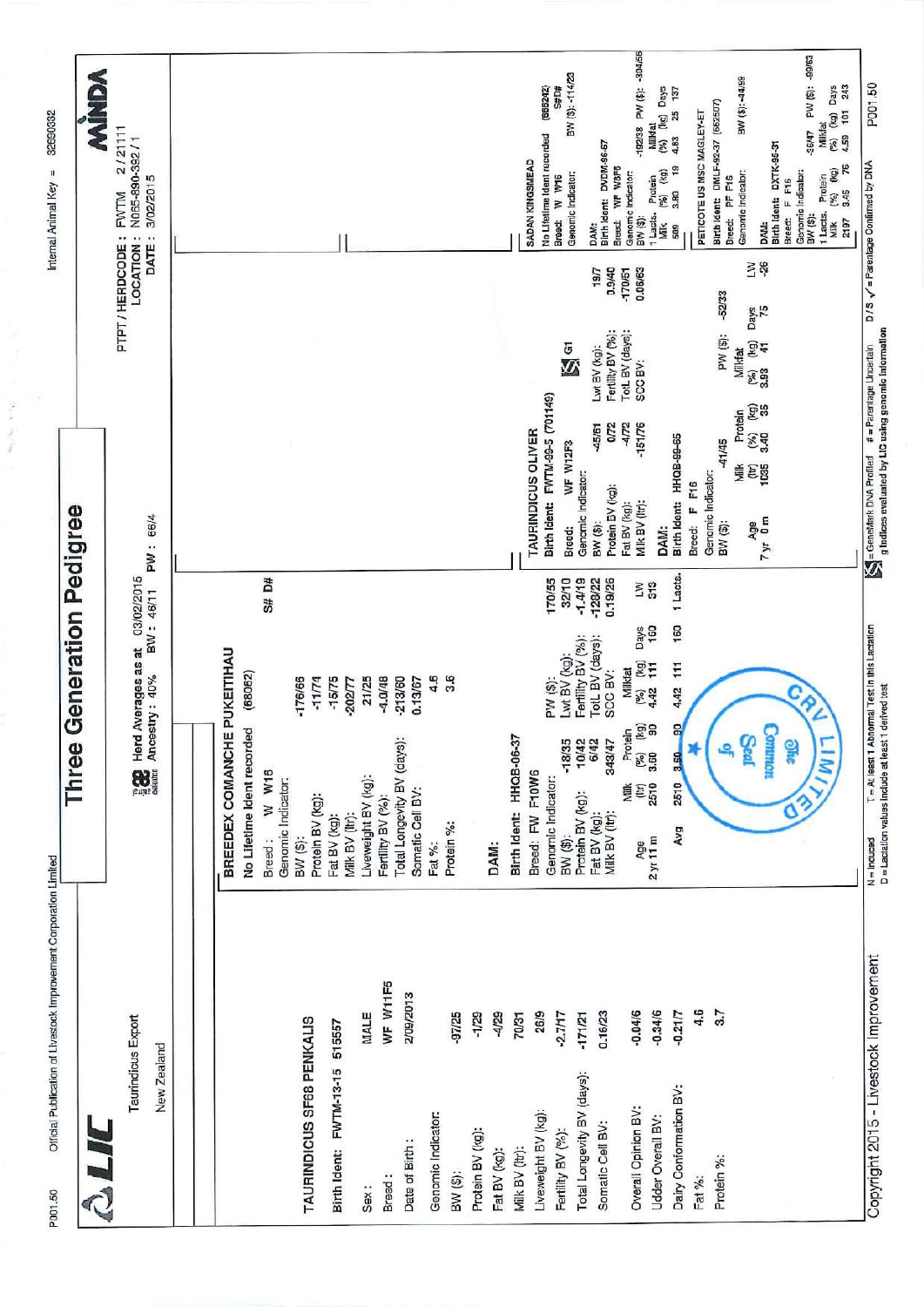

# TAURINDICUS SF50 **VANTAGE**

#### **VANTAGE has a bloodline make up of 50% Sahiwal and 50% Holstein Friesian genetics.**

He is classed as a Taurindicus-50 (T50) sire and is bred from a NZ Holstein Friesian dam mated to purebred Sahiwal sire. As an F1 crossbreed he exhibits maximum hybrid vigour for this cross.

Mated over highly upgraded tropical cows (>80% Taurus bloodline) his offspring will show improved resistance to

heat stress and tick infestation. He passes on excellent milking ability from his Holstein Friesian mother.

Alternatively he can be used over Holstein Friesian cows to generate a 25% Sahiwal cross (T25) milking heifer for tropical conditions.

Peter van Elzakker | peter.van.elzakker@crv4all.com